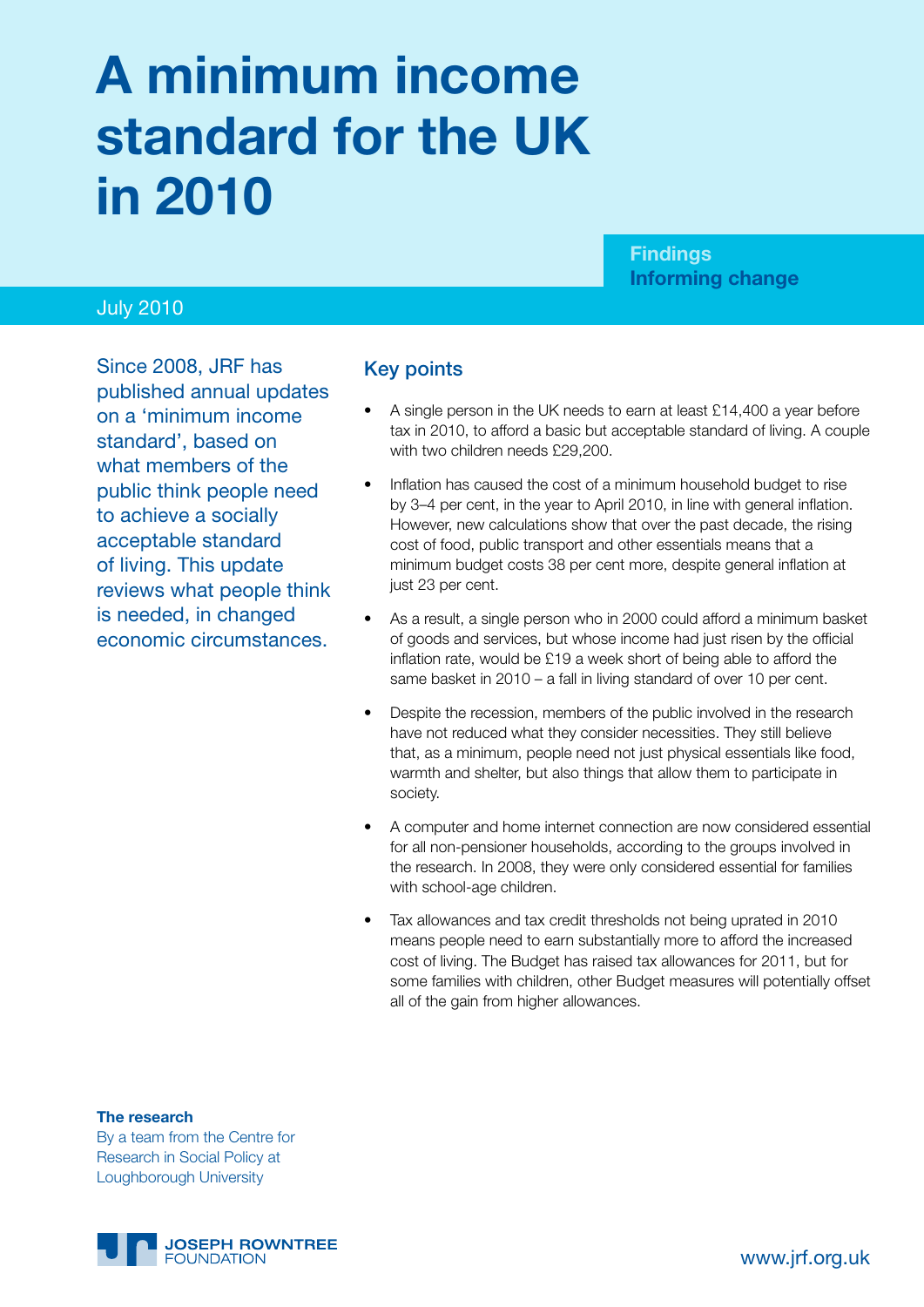## **Background**

In 2008, the first minimum income standard (MIS) was published by JRF. It is updated regularly, to reflect changes to costs and living standards. Initially covering Britain, the research has recently been extended to Northern Ireland, where overall results were similar, so MIS is now applicable to the whole of the UK.

Over time, changes in prices alter the cost of a basket of goods and services that represent a minimum standard of living. In addition, changes in social norms will alter the content of that 'minimum basket'. This study considered both those elements. and updated the budgets to April 2010.

#### Price changes

According to official figures, the year to April 2010 saw renewed inflation after flat prices the previous year. The Retail Prices Index (RPI) rose by 5.3 per cent while the Consumer Prices Index (CPI), which excludes mortgage payments and some other housing costs, rose by 3.7 per cent. However, the cost of a minimum budget will not necessarily change at the same rate as general inflation. This is because items such as food, which are

more prominent in a minimum budget than in average spending, may rise faster or slower than average.

In the past year, the rise in the cost of minimum budgets for various households has risen by 3–4 per cent, similar to that of CPI. However, since the launch of MIS in 2008, budgets have become 8 per cent more expensive, compared with 6 per cent for CPI and 4 per cent for RPI. New analysis also shows that over the past decade, the cost of a minimum household budget for a single person has risen by 38 per cent, compared with rises of the CPI and RPI of 23 and 31 per cent respectively (see Figure 1). This is because items such as food, bus fares and council tax, which comprise relatively large shares of a minimum budget, have risen sharply in price – for example, bus fares are nearly 60 per cent higher than in 2000.

These figures suggest that people on low incomes are facing much higher than average inflation rates, with serious consequences for their economic well-being. For example, a single person able to afford a minimum basket of goods and services in 2000, whose income had kept pace with general inflation, would be £19 a week short of being able to afford the same basket today.

#### Changes in living standards and the recession

As society changes, the definition of what households need for a minimum acceptable standard of living changes too. Every few years, research with members

#### Figure 1: Rise in the cost of a minimum household budget compared with general inflation, 2000–2010



Note – the 'mispi' index is based on the estimated cost of all items in the basket of goods and services in the 2008 research, which members of the public said were needed for a single person to reach a minimum acceptable standard of living.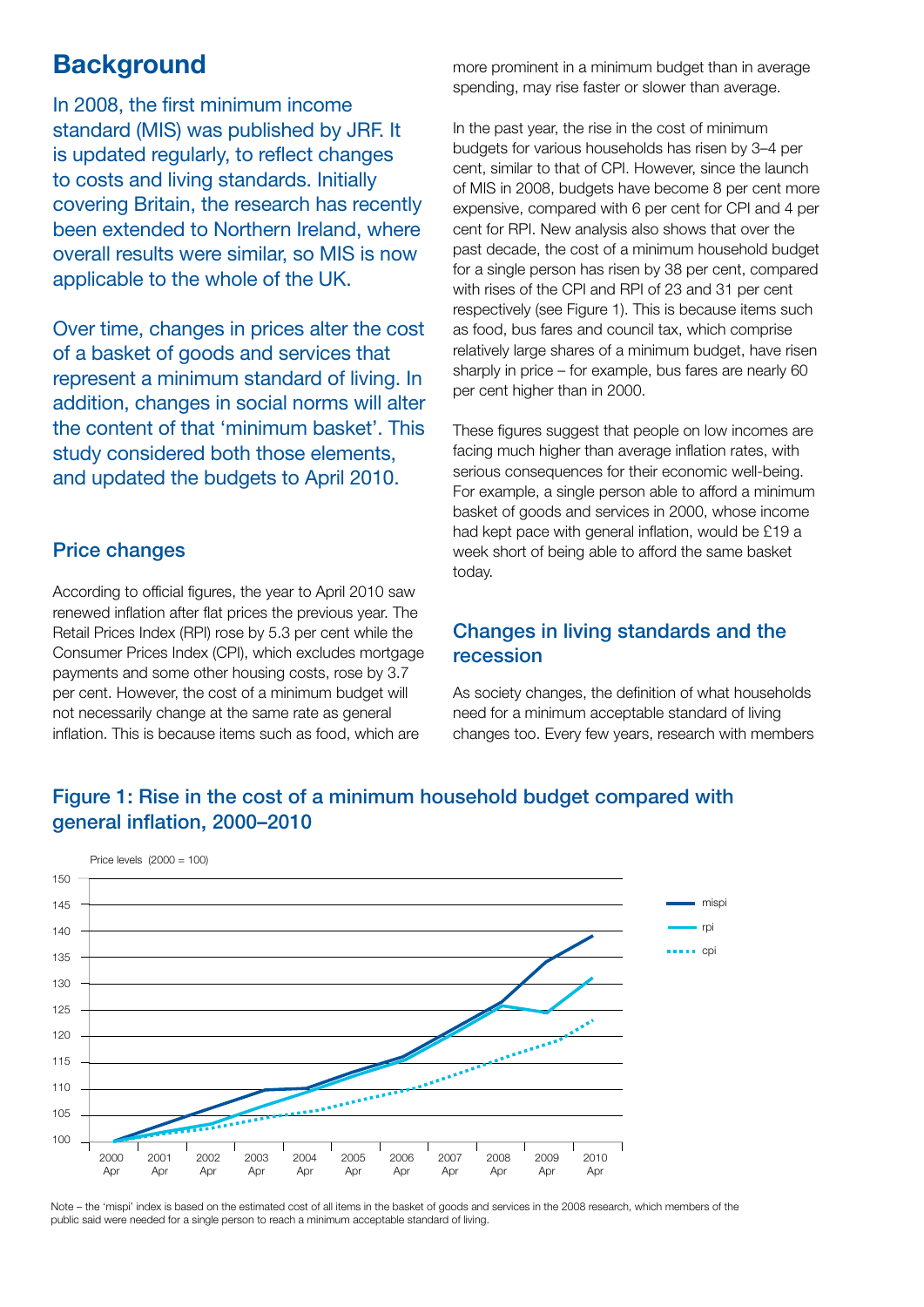of the public on which MIS is based will be repeated in full. In 2010, two years after the initial research, a preliminary review looked at the case for making initial adjustments to the budget items. Nine groups of members of the public were involved.

The main finding was that, despite recession, the norms of 2008 are largely unchanged. Members of the public still believe that, as a minimum, households need to have physical things and to be able to participate in society. For example, they still think that a certain basic budget for going out is required, that people need to be able to buy birthday presents and that everyone needs at least a week's holiday away each year, although not abroad. The groups did not change the money allocated for these activities. The research also confirmed that items such as fridge-freezers, DVD players and mobile phones are such an integral part of modern life that everyone should be able to afford them.

However, the groups also said that a computer and home internet access are now essential for all workingage households, rather than just for those with schoolage children as in the previous research. Participants argued stongly that internet access at home has become essential to have the opportunities needed to participate in society – and was needed for example to access job opportunities and get discounts on services. Pensioners in the review groups agreed the internet is growing in importance, but disagreed that home internet access is part of a minimum living standard for them. Computers and the internet are therefore

included in the 2010 budgets for working-age but not for pensioner households.

#### Budgets for April 2010

Revised budgets for April 2010, alongside key comparisons, are shown in Table 1. Most of the budgets have risen by 4–6 per cent in the past year, due to a combination of inflation and added items. However, for families with secondary-school children, for whom no items were added and some savings on telephone and internet packages were calculated, the budgets typically rose by 2.5 per cent, less than inflation.

For the first time, the minimum income standard can be reliably compared with the poverty line of 60 per cent median income, using the 2008/09 poverty figures published this year. Most budgets for working-age households are substantially above the 60 per cent median threshold, but pensioner couples are below that threshold on an 'after housing cost' measure. However, it seems probable that the percentages will have risen since then, due to weak growth in average incomes combined with a significant rise in the MIS level.

In 2010, basic out-of-work benefits provide less than half of a minimum income for an adult with no children and about two-thirds for families with children. The safety net benefit for pensioners, Pension Credit, pays just enough for them to meet the MIS, provided they

#### Table 1: Summary of April 2010 minimum income standard

| Family type                                                                     | Single<br>working<br>age | Pensioner<br>couple | $Couple + 2$<br>children | Lone parent<br>$+ 1$ child |
|---------------------------------------------------------------------------------|--------------------------|---------------------|--------------------------|----------------------------|
| Weekly budget excluding rent/childcare                                          | £175.34                  | £222.22             | £402.83                  | £233.73                    |
| Percentage inflation rise since 2009                                            | 3.3%                     | 3.2%                | 3.6%                     | 3.2%                       |
| Total percentage rise, including items added in 2010                            | 5.7%                     | 5.5%                | 4.1%                     | 6.2%                       |
| Percent of budget* provided by Income Support/<br>Pension Credit                | 41%                      | 102%                | 62%                      | 65%                        |
| Percentage of median income, after housing costs,<br>required for MIS (2008/09) | 72%                      | 53%                 | 73%                      | 72%                        |
| <b>Earnings calculation:</b>                                                    |                          |                     |                          |                            |
| Weekly budget including rent and childcare                                      | £227.97                  | n/a                 | £474.01                  | £443.54                    |
| Annual earnings required                                                        | £14,437                  | n/a                 | £29,731**                | £12,469                    |
| Hourly wage requirement                                                         | £7.38                    | n/a                 | £7.60**                  | £6.37                      |

\*Excluding council tax.

\*\*If both members of couple work full time. A single-earner couple, without childcare, would need £29,231, but this would require a wage of £14.95 an hour.